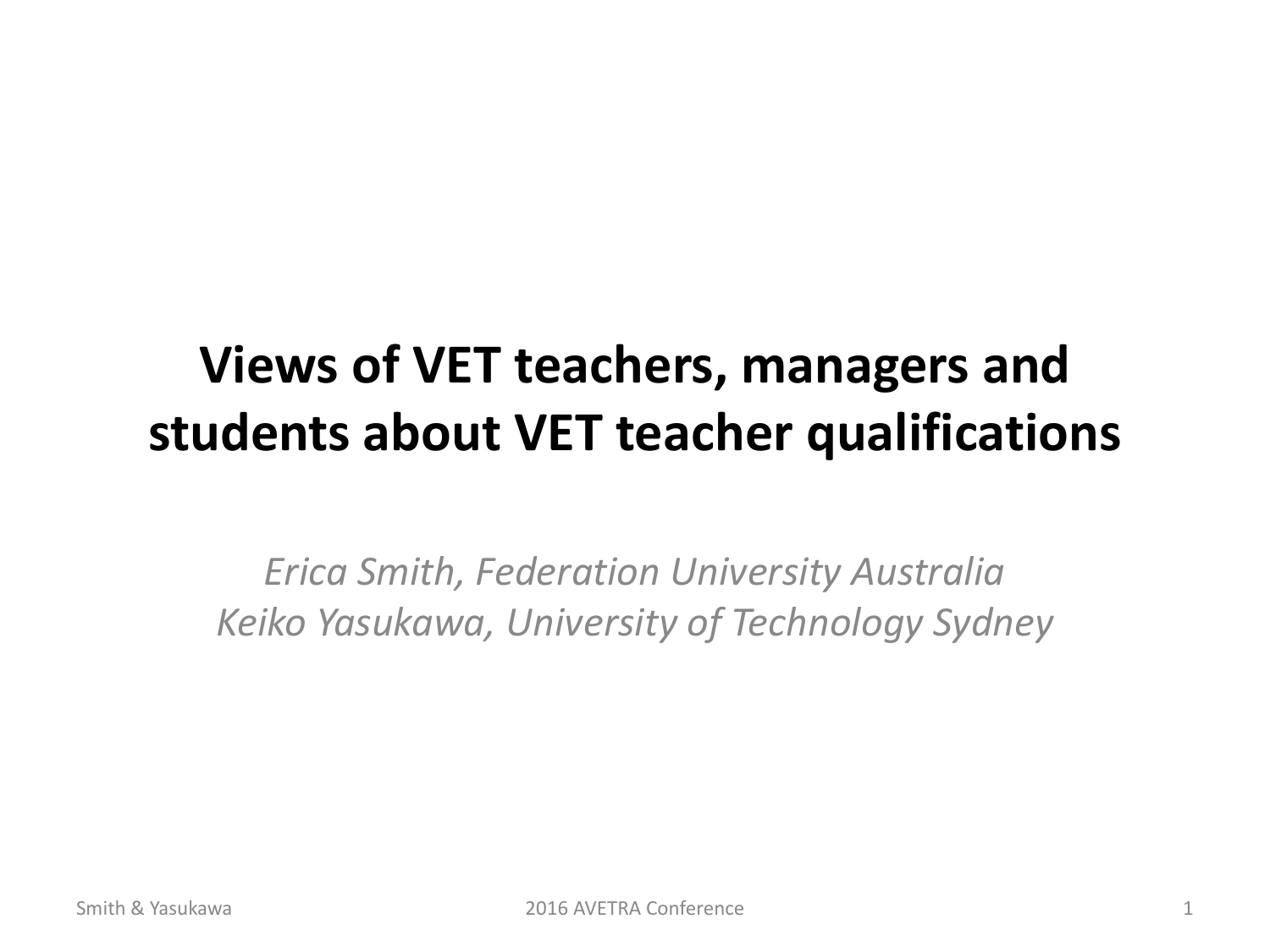# The project

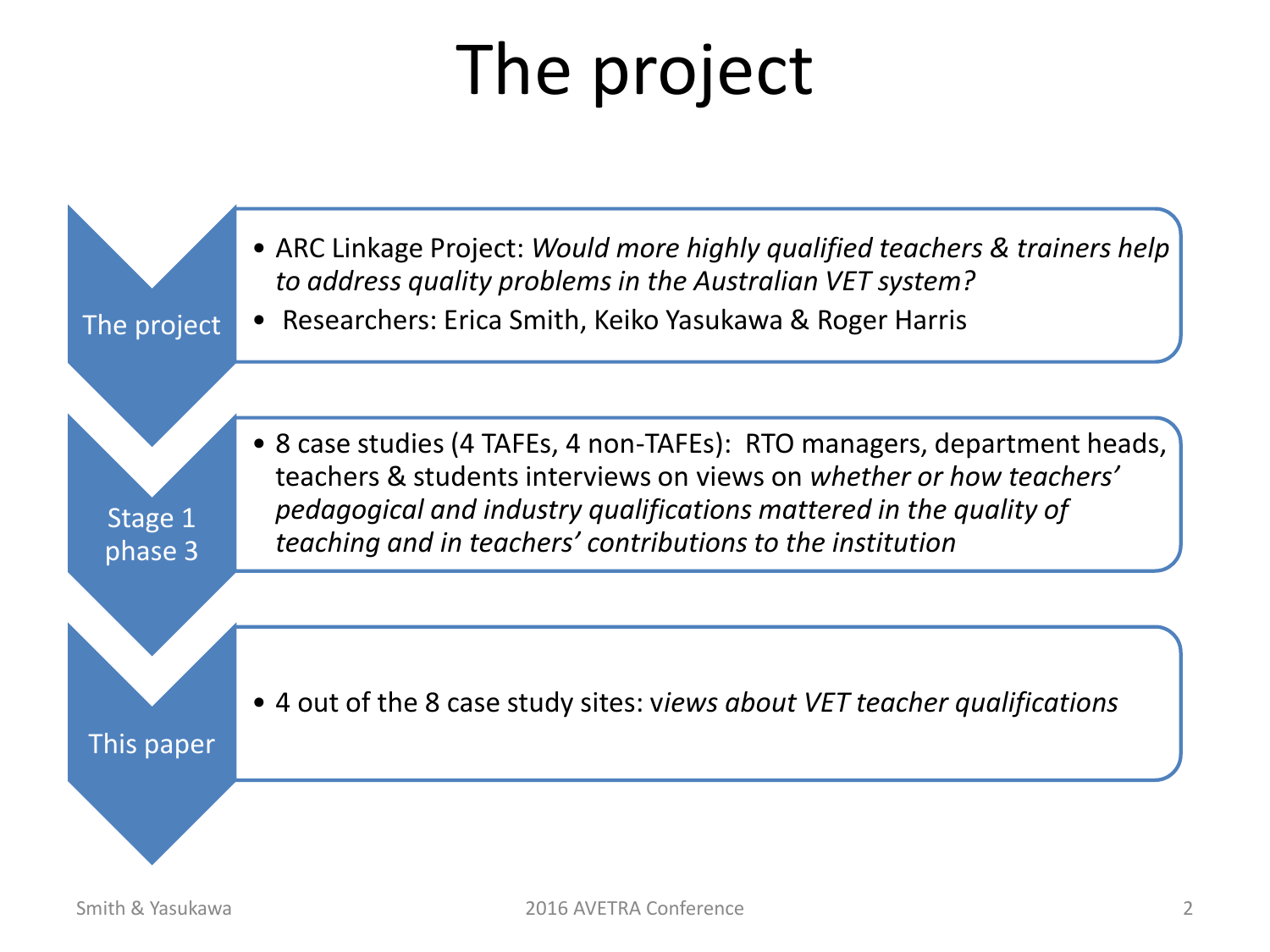# Project organisations

- Universities: Federation University, UTS, University of South Australia
- Partner Organisations: VET Development Centre, ACPET, TAFE Queensland, Federation Training, NCVER.
- Note: The project looks at industry/discipline qualifications as well as teaching qualifications.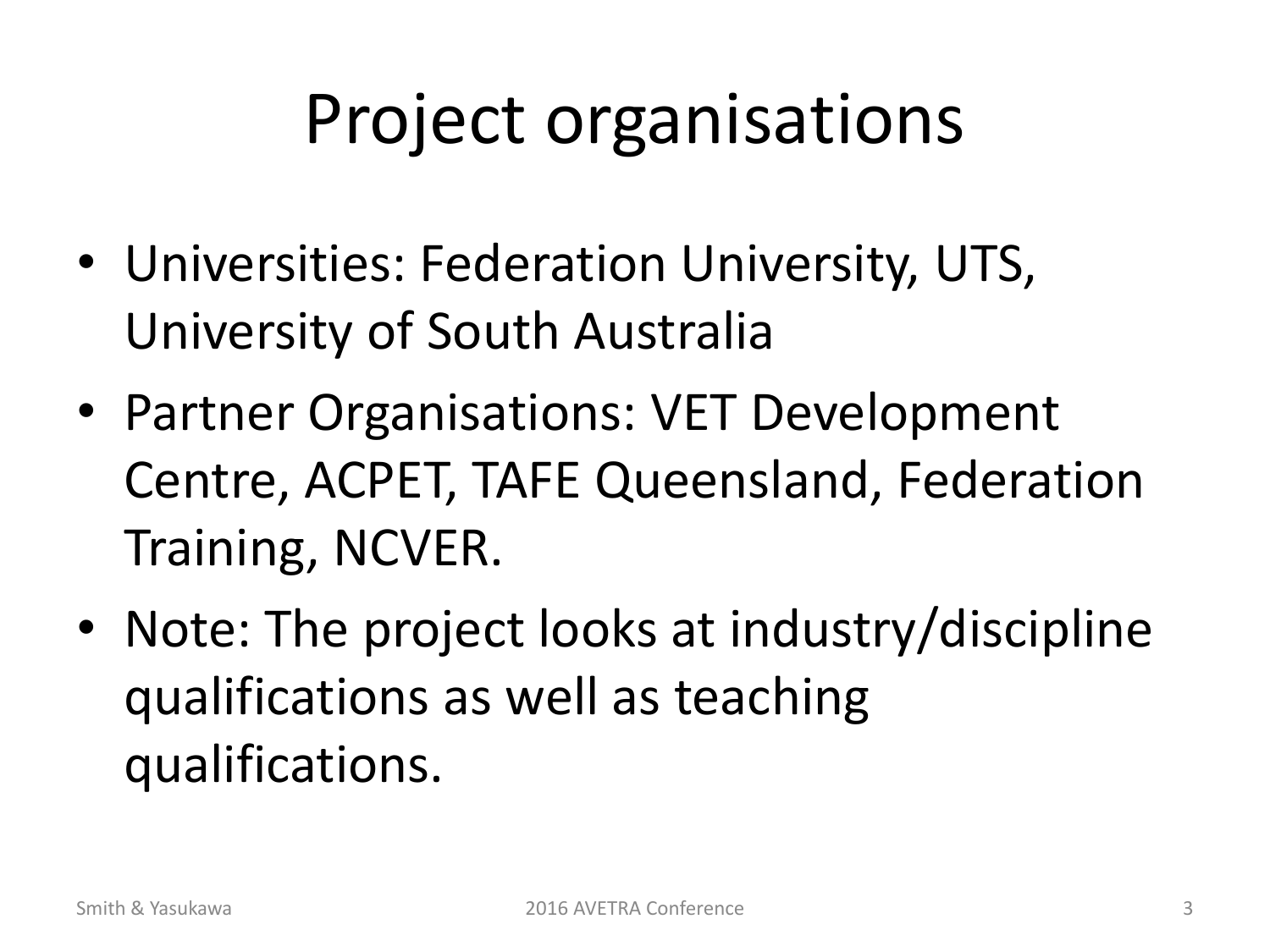# Research sites & participants

| <b>Case study</b><br>sites          | <b>Senior</b><br>managers | <b>Department</b><br>heads | <b>Teachers</b> | <b>Students</b> |
|-------------------------------------|---------------------------|----------------------------|-----------------|-----------------|
| <b>Metro TAFE</b><br>South          | 3                         | 3                          | 10              | 14              |
| <b>Metro TAFE</b><br><b>North</b>   | 3                         | 3                          | 6               | 11              |
| Community<br><b>College Local</b>   | $\overline{2}$            | $\overline{\phantom{a}}$   | $\overline{2}$  | 6               |
| Human<br><b>Services</b><br>College | 3                         | $\overline{\phantom{a}}$   | $\overline{4}$  | 7               |
| <b>TOTAL (77)</b>                   | 11                        | 6                          | 22              | 38              |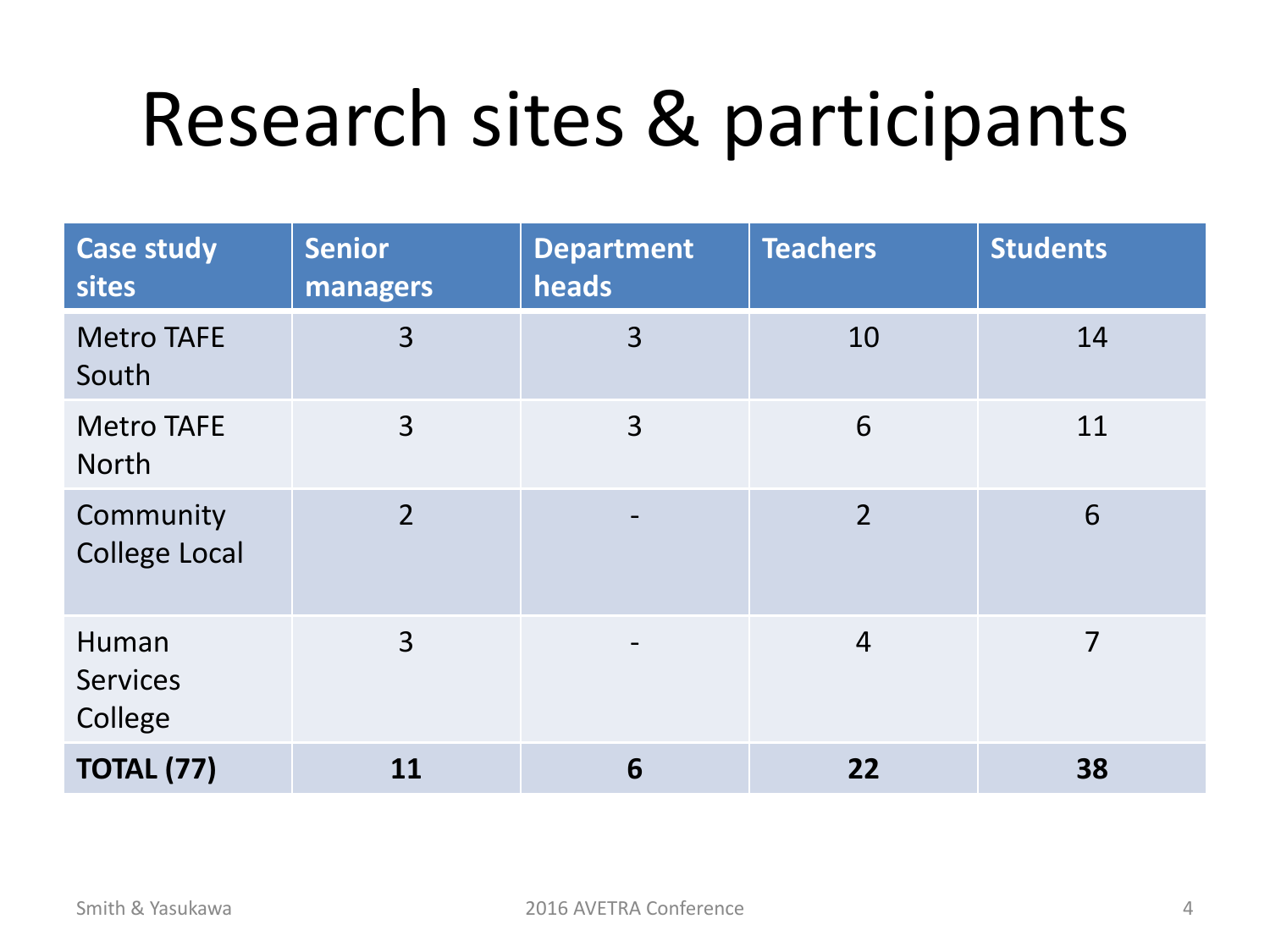#### **Senior managers' views**

- Teachers with higher level VET teaching qualifications have 'a greater appreciation of pedagogy and approaches to learning' and also a greater appreciation of quality and compliance matters (Metro TAFE South);
- The Certificate IV was not adequate 'Because if you analyse the Cert IV TAA there's not much about teaching. There's one unit and it's a level III unit, … (Metro TAFE South);
- Highly qualified teachers in LLN stood out in their confidence to exercise professional agency and to take initiative in collegial professional learning (Community College Local);
- There would be a significant difference in the teachers' 'sheer teaching ability and their motivation for discipline to pursue excellence' relating to the degree of critical thinking required in degree courses. 'It's probably the absence of the qualifications that would make me, in the recruitment process, probe more their thinking ability'. (Community College Local)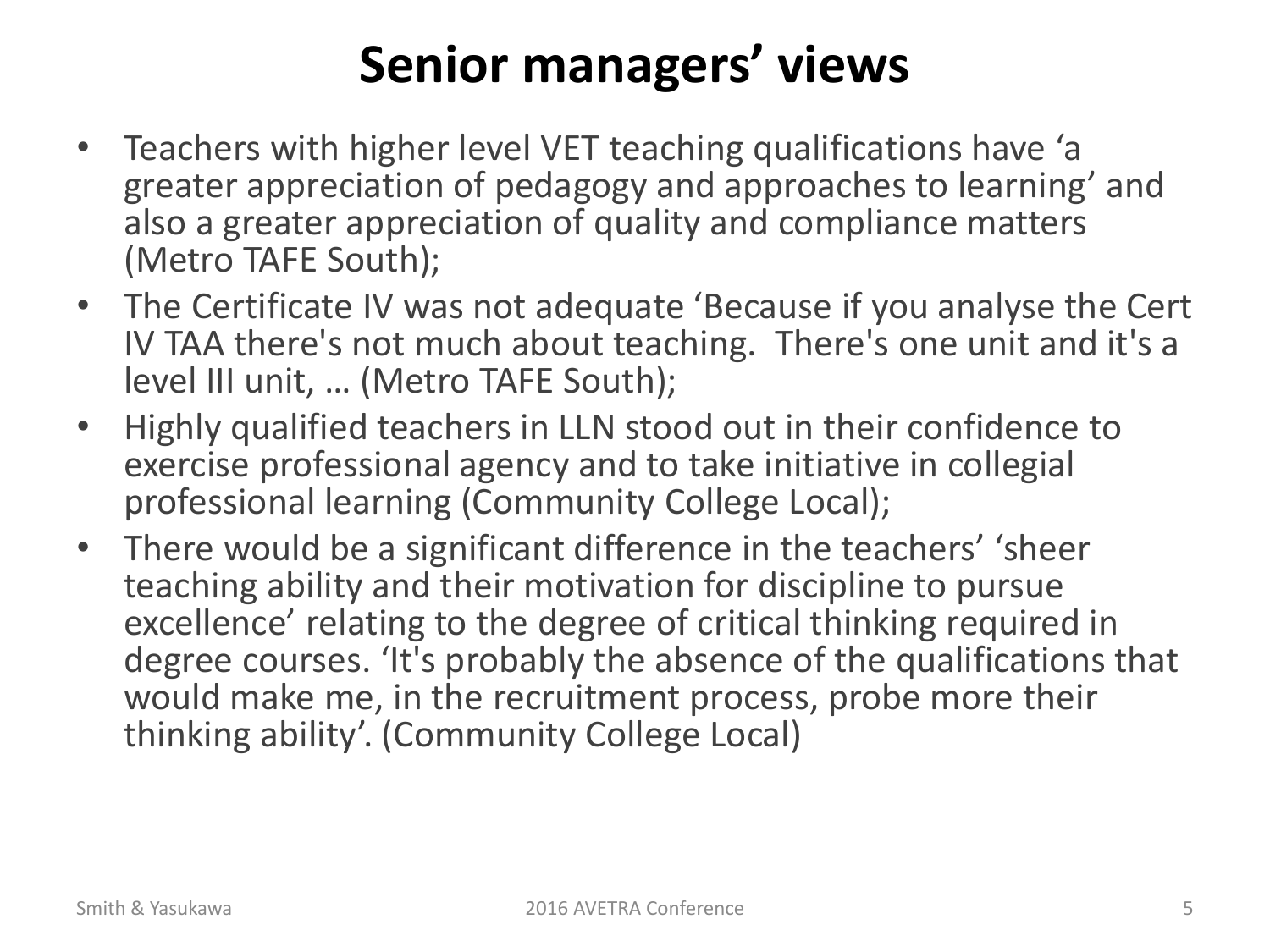# Senior managers' views

- Strong support for teaches to have degrees; a HECS-free partnership had been set up with an interstate university: 'superior knowledge, comprehension, analysis, evaluation' were seen as the results of a university qualification. Teachers without degrees had to have 'ghost writers' to produce learning materials. Degrees were part of a pathway including PD (Metro TAFE North).
- Industry qualifications and experience were 'mission critical'. Staff expanded their qualifications horizontally rathe than vertically because then they could teach in more areas (Human Services College).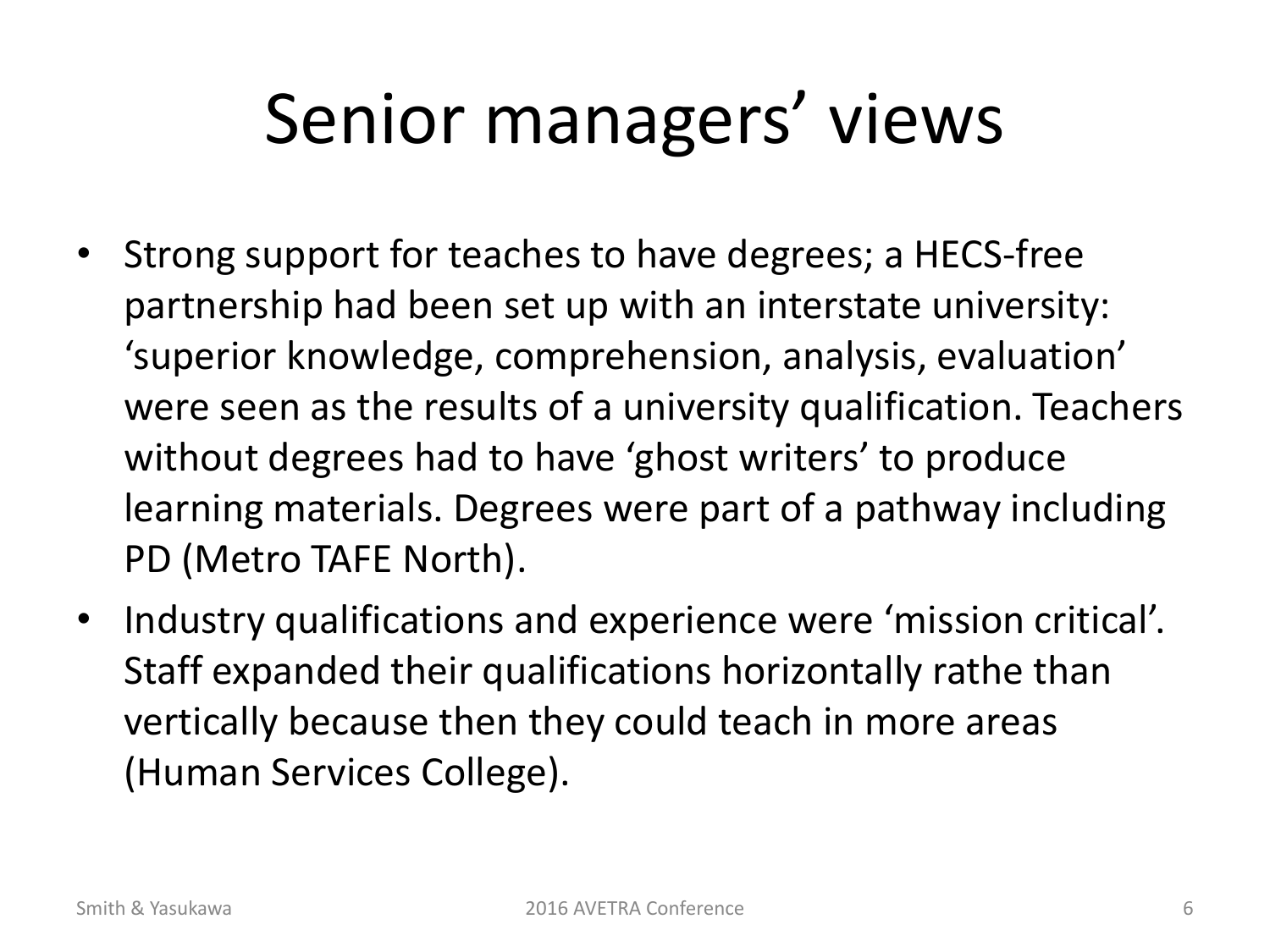#### **Department heads' views**

- Highly qualified teachers were more 'able to understand the concepts of how to structure content differently for each medium of delivery whereas someone with the [Cert IV] TAE has very limited knowledge' and degree qualified teachers were also more adept at negotiating organisational changes (Metro TAFE South).
- Benefits of teachers being highly qualified: 'developing a culture of teaching improvement' in their sections, and …developing a more questioning approach to learning and reading about education' (Metro TAFE South).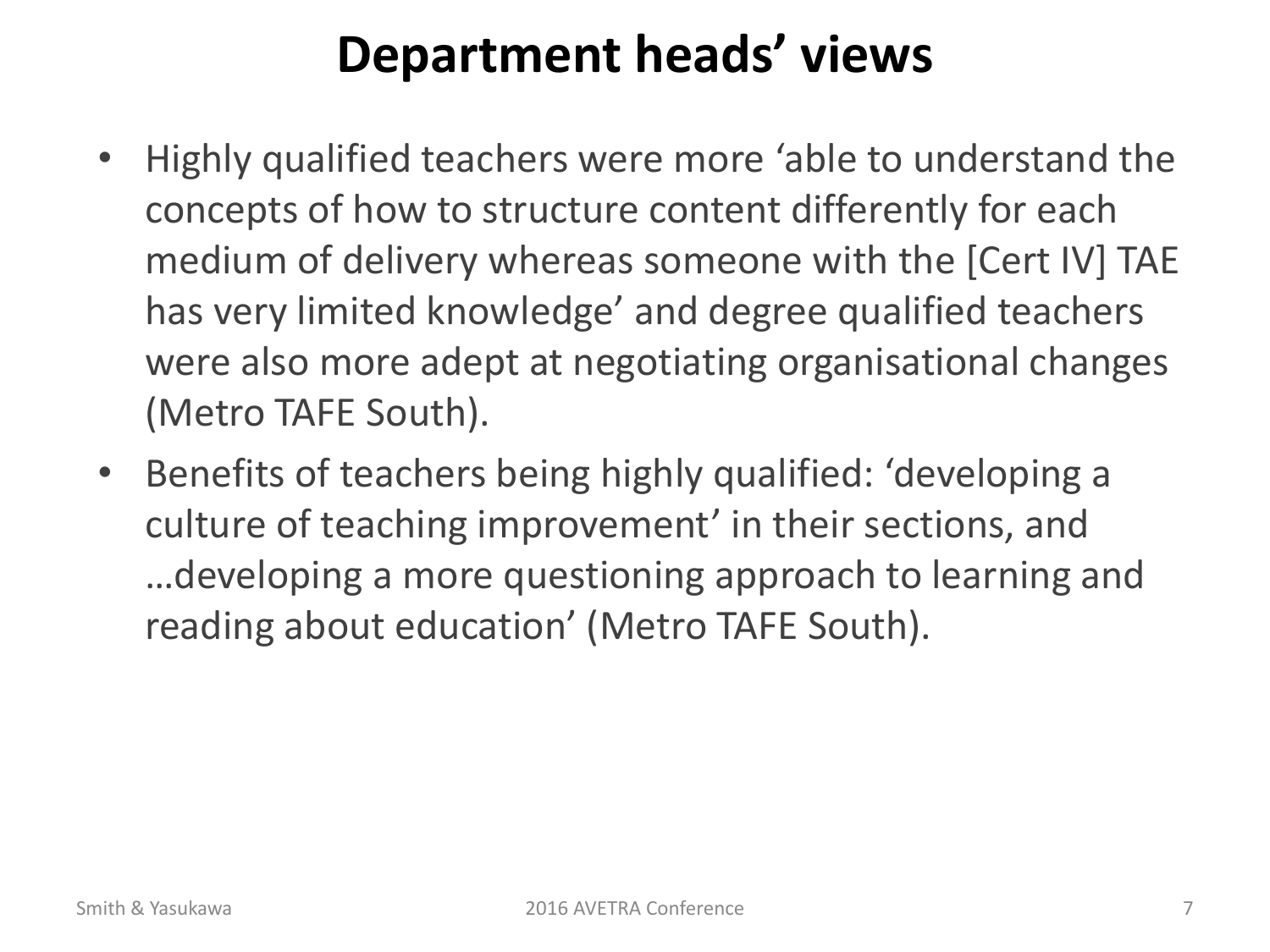### Department head views

• The department manager (hospitality) told all teachers at their interviews that he expected them all to get degrees as quickly as possible. 'You now have to put your educational hat on.' Staff were engaging with this. He felt his own university studies were much more practical than PD activities he had attended. (Metro TAFE North).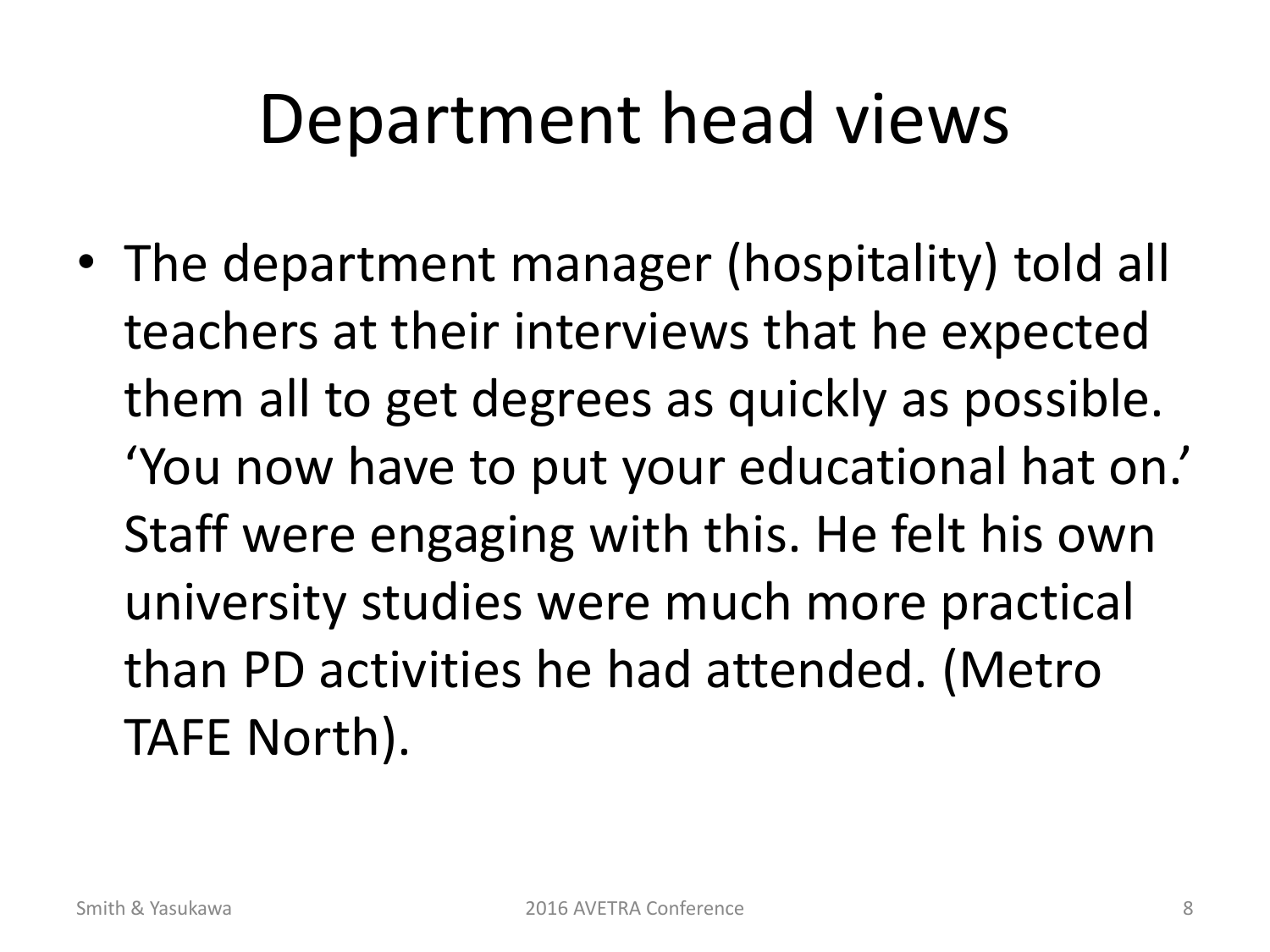#### **Teachers' views**

- VET teaching degree gave them deeper insights into how learners might be experiencing the learning, learning a range of different teaching strategies that were necessary to meet the needs of diverse learner groups, and developing connections between theory and practice (degree qualified teacher, Metro TAFE South).
- Industry qualifications were more valuable (non-degree qualified teacher, Metro TAFE South).
- Degree qualifications in VET teaching would not lead to better teaching; what matters is industry experience (non-degree qualified teacher, Community College Local).
- 'I don't know if a university is the right place to teach a VET teacher': going to higher education to be qualified in VET was a reflection of a lack of commitment in their own sector (teacher with degree in discipline, Community College Local).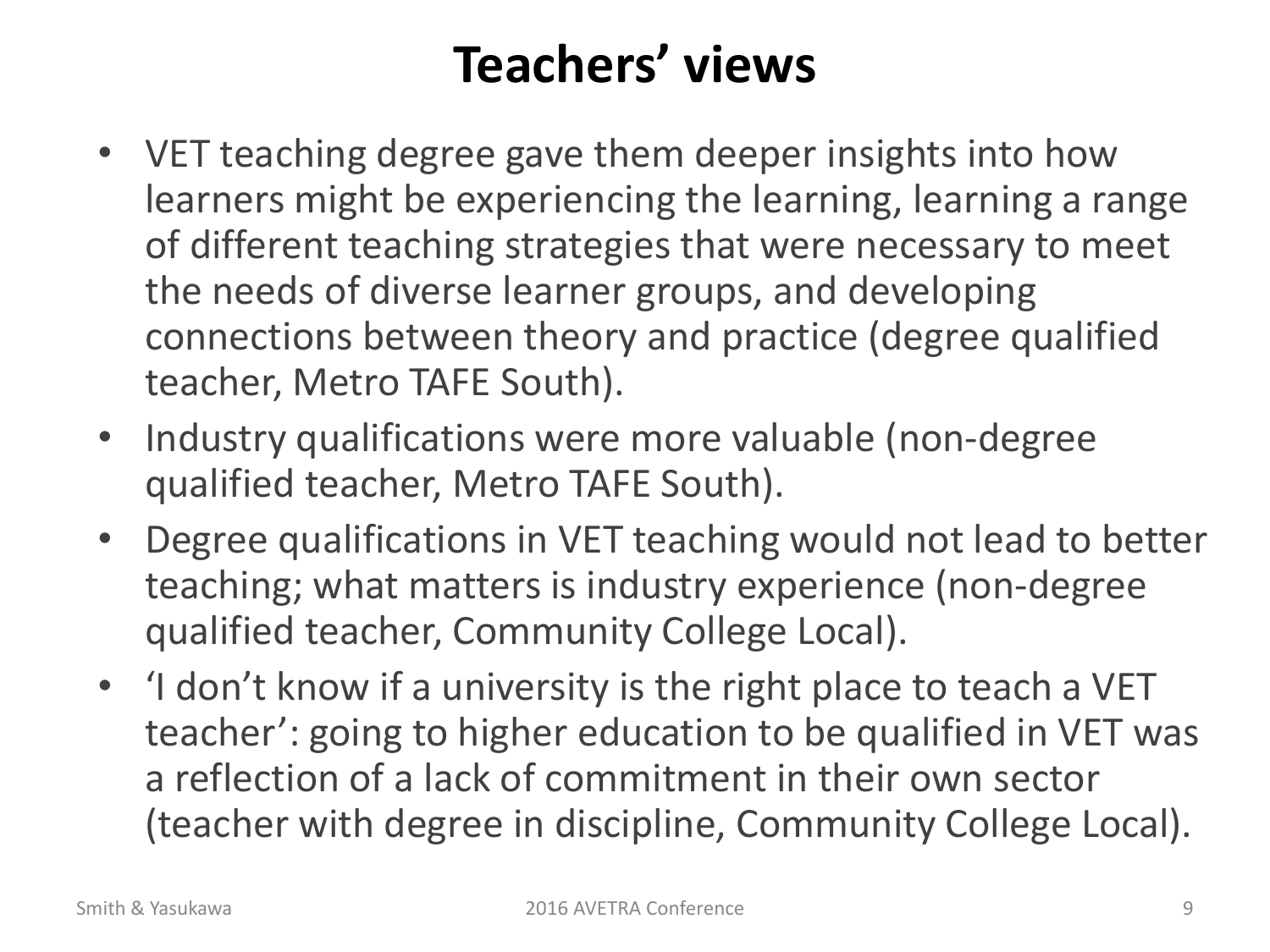### Teachers' views

- Two cookery teachers were very much in favour of qualifications. One had previously trained in industry nd one was from Germany. The Cert IV 'was just the piece of paper I need to do my job' 'Educators (need to) have a deep understanding from the academic point of view as well' (Metro TAFE North).
- Early childhood teachers were resistant to higher level qualifications while aged care teachers were more receptive, having (overseas)masters in education and nursing respectively (Human Services College).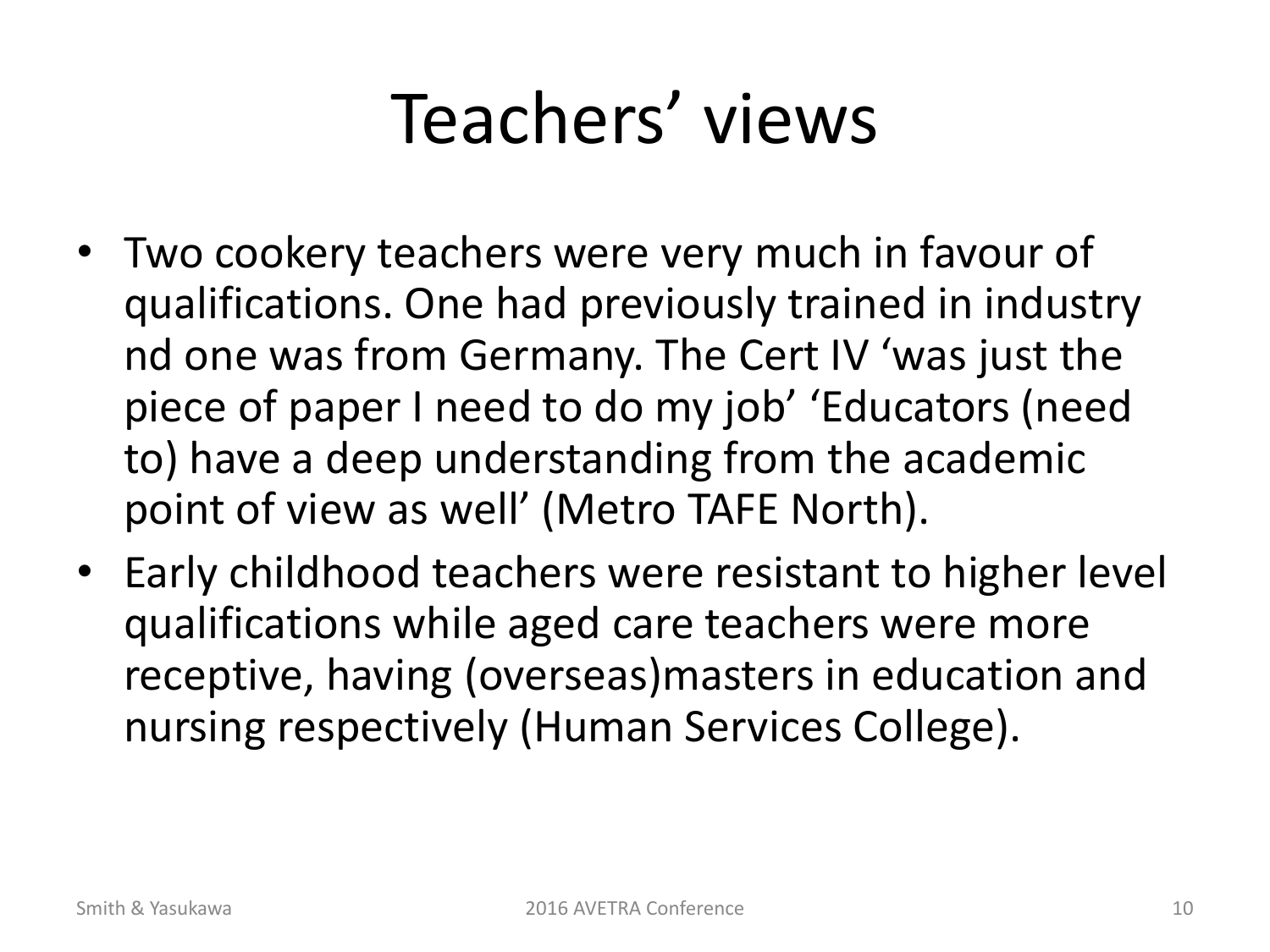#### **Students' views**

- Most students assumed teachers were qualified in their industry area and highly experienced (Metro TAFE Sydney).
- 'I'd say with the rise in prices to actually study, that teachers should have a degree … why would I waste my money on a teacher that doesn't actually know how to teach?'(Metro TAFE South).
- It's the industry qualification and experience that makes the good VET teacher (Community College Local).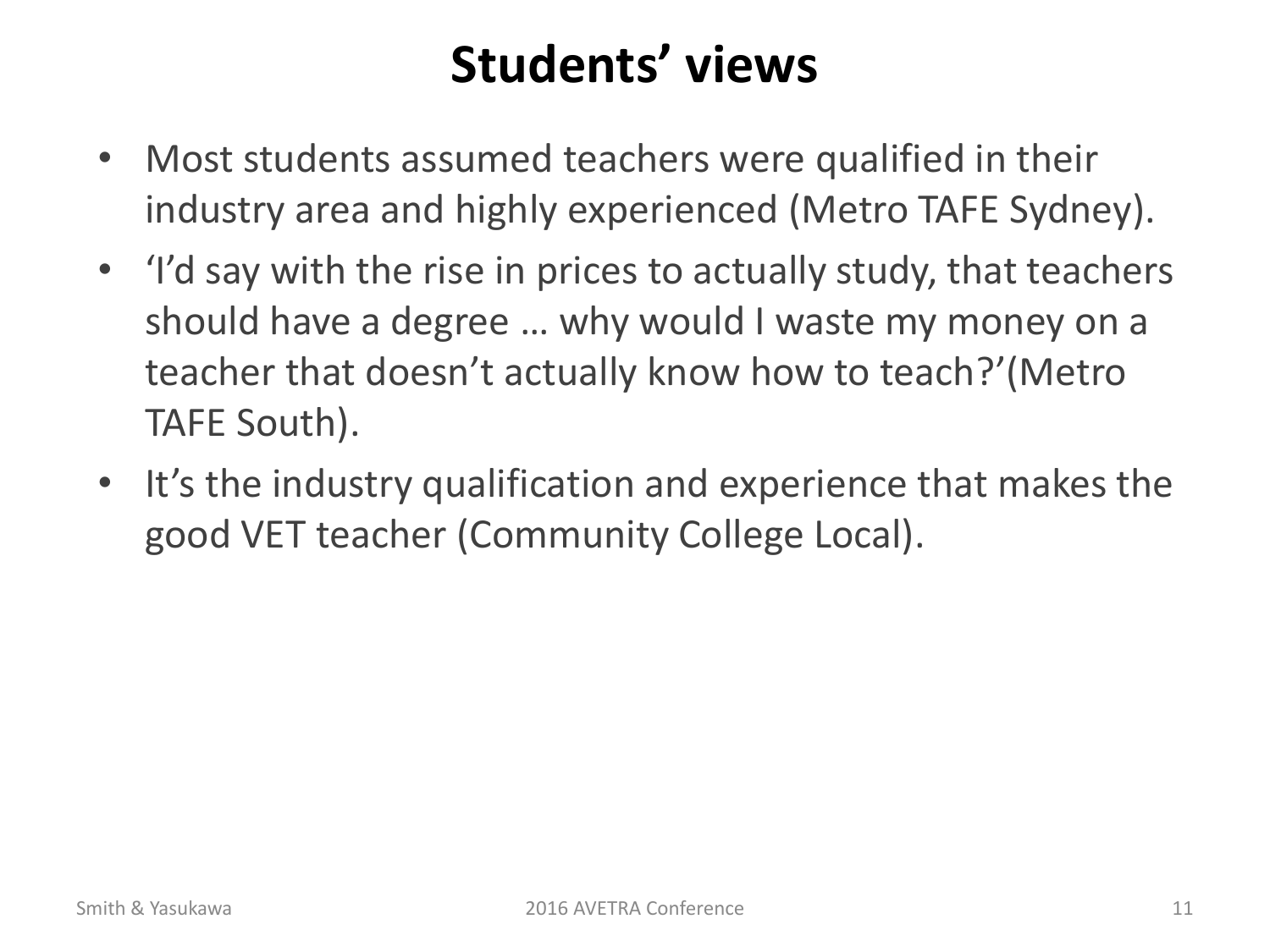# Students' views

- Students at providers below were all from overseas.
- Cookery: Would prefer teachers to have degrees in culinary arts before teaching. But expected teachers to have advanced teaching skills (Metro TAFE North).
- Early childhood and aged care students: Valued both teaching and industry skills and qualifications. 'We may feel secure when we know that our trainer has the highest qualification' (Human Services College).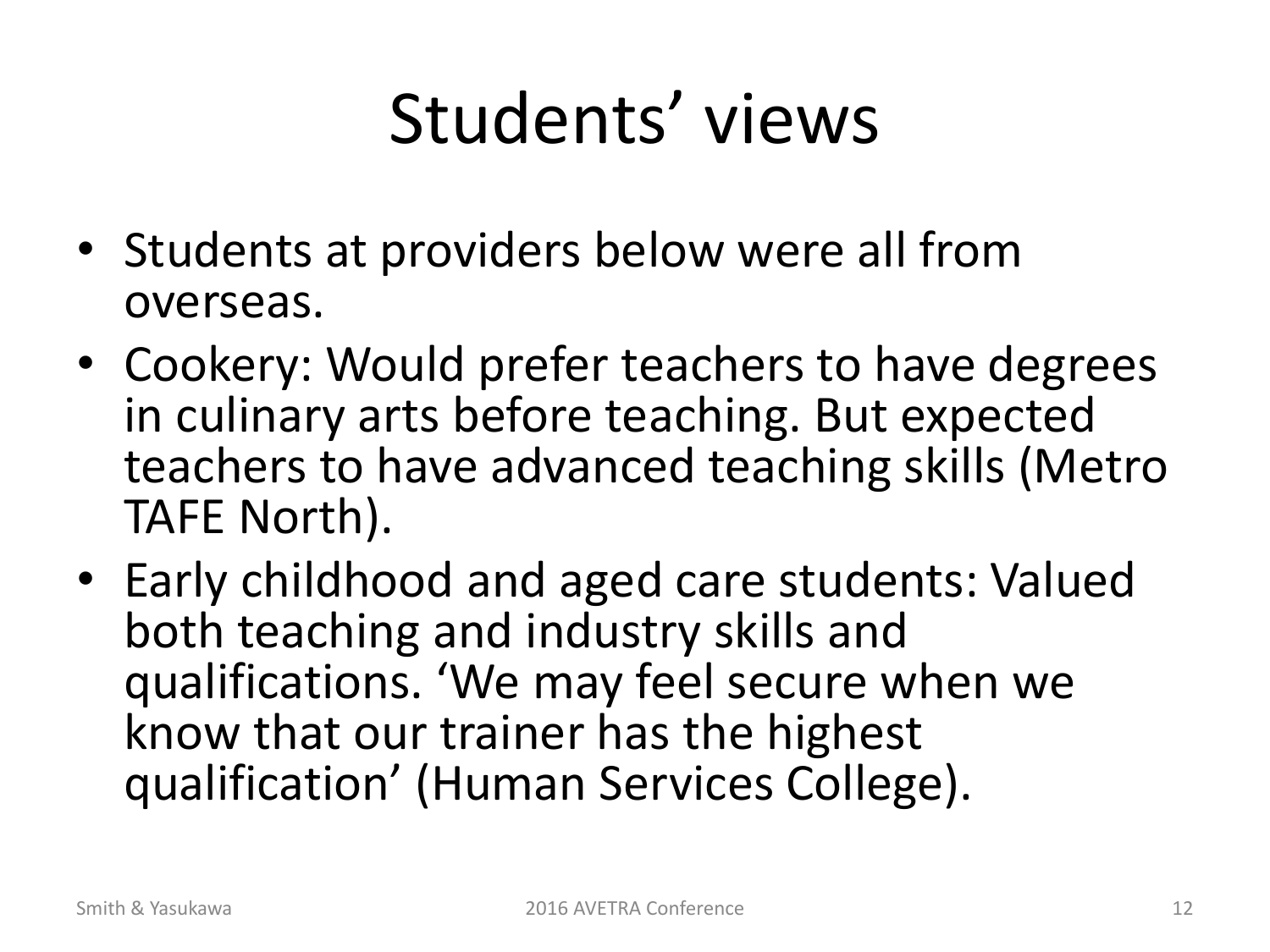### Preliminary findings

**Managers** generally saw multiple benefits for teachers having higher level qualifications.

**Teachers** were divided:

Teachers with teaching degrees saw benefits

Teachers without teaching degrees did not see the need for higher qualifications

**Students** were often unaware of their teachers' qualifications, and (with a few exceptions) were more interested in their teachers' industry qualifications and experience.

**Too early** to draw any conclusions about TAFE versus private RTOs.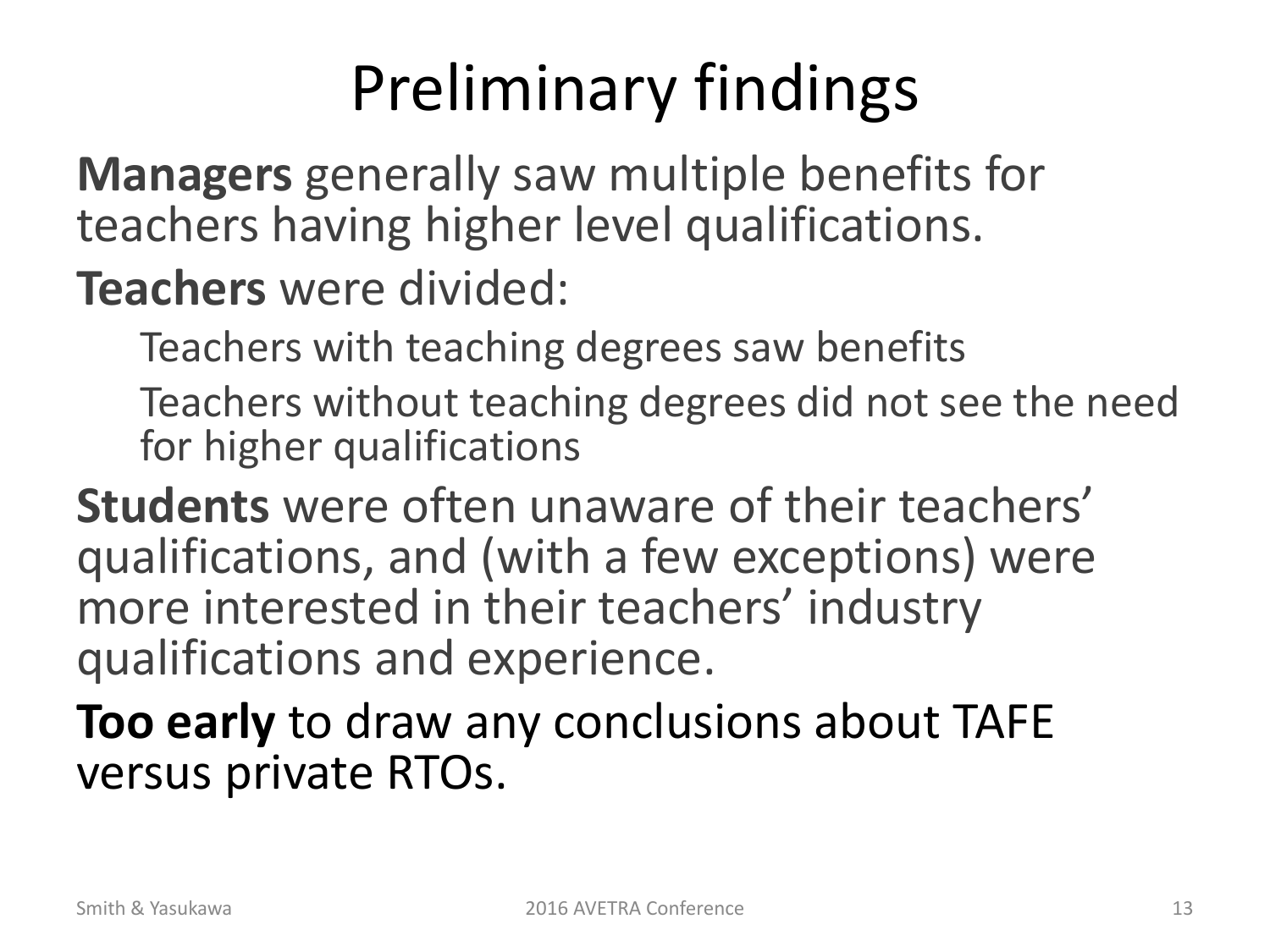# Implications

- For this project: the findings have provided us with guidance about factors to explore in subsequent stages e.g. a national VET teacher survey and a Delphi process with senior practitioner and policy streams, to explore implications of the findings.
- For immediate use: the findings have enabled us to provide evidence-based inputs into the recent consultations of the Training and Assessment Working Group.